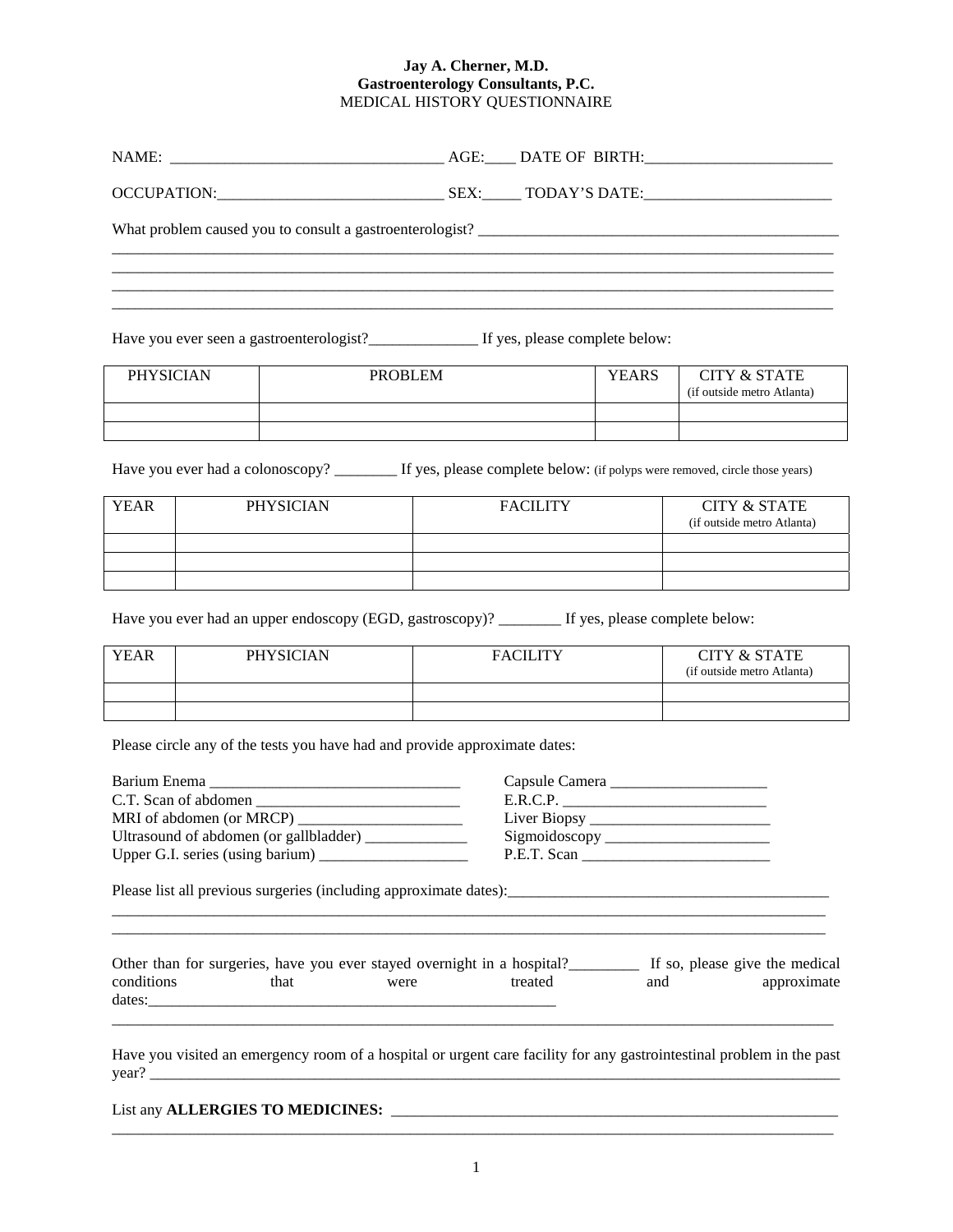List all **prescription medications** you are now taking (include doses). If you are not sure about name or dosage, please bring the medicine bottles with you to office consultation: \_\_\_\_\_\_\_\_\_\_\_\_\_\_\_\_\_\_\_\_\_\_\_\_\_\_\_\_\_\_\_\_\_\_\_\_\_\_\_\_\_

\_\_\_\_\_\_\_\_\_\_\_\_\_\_\_\_\_\_\_\_\_\_\_\_\_\_\_\_\_\_\_\_\_\_\_\_\_\_\_\_\_\_\_\_\_\_\_\_\_\_\_\_\_\_\_\_\_\_\_\_\_\_\_\_\_\_\_\_\_\_\_\_\_\_\_\_\_\_\_\_\_\_\_\_\_\_\_\_\_\_\_\_ \_\_\_\_\_\_\_\_\_\_\_\_\_\_\_\_\_\_\_\_\_\_\_\_\_\_\_\_\_\_\_\_\_\_\_\_\_\_\_\_\_\_\_\_\_\_\_\_\_\_\_\_\_\_\_\_\_\_\_\_\_\_\_\_\_\_\_\_\_\_\_\_\_\_\_\_\_\_\_\_\_\_\_\_\_\_\_\_\_\_\_\_

List all **non-prescription medications** you taken within the past two weeks or take on a frequent basis. Include aspirin (with dose), ibuprofen, Advil, Motrin, Alleve, naproxyn, vitamin E, laxatives, fiber supplements, suppositories, and enemas, antacids, Prilosec-OTC, Pepcid, Zantac, Tagamet Prevacid-OTC, Zegerid-OTC, probiotics.

\_\_\_\_\_\_\_\_\_\_\_\_\_\_\_\_\_\_\_\_\_\_\_\_\_\_\_\_\_\_\_\_\_\_\_\_\_\_\_\_\_\_\_\_\_\_\_\_\_\_\_\_\_\_\_\_\_\_\_\_\_\_\_\_\_\_\_\_\_\_\_\_\_\_\_\_\_\_\_\_\_\_\_\_\_\_\_\_\_\_\_\_

Have you ever been diagnosed with cancer? \_\_\_\_\_\_\_\_ If yes, please provide primary organ involved and date first diagnosed:

Have you had a coronary angioplasty or stent placement?\_\_\_\_\_\_\_\_\_\_\_\_\_\_\_\_\_\_\_\_\_\_\_\_\_\_\_\_\_\_\_\_\_\_\_\_\_\_\_\_\_\_\_\_\_\_\_ Have you had a heart attack? \_\_\_\_\_\_\_\_\_\_\_\_\_\_\_\_\_\_\_\_\_\_\_\_ Have you been troubled by chest pain, chest pressure or smothering in past year? \_\_\_\_\_\_\_\_\_\_\_\_\_\_\_\_\_\_\_\_\_\_\_\_\_\_\_\_ Do you have atrial fibrillation? \_\_\_\_\_\_\_\_\_\_\_\_\_\_\_\_\_ Do you have any other abnormal heart rhythm? Are you aware of any problems with the valves of your heart? \_\_\_\_\_\_\_\_\_\_\_\_\_\_\_\_\_\_\_\_\_\_\_\_\_\_\_\_\_\_\_\_\_\_\_\_\_\_\_\_\_\_\_ Do you take Coumadin?\_\_\_\_\_\_\_\_\_\_\_ If so, who prescribes it? \_\_\_\_\_\_\_\_\_\_\_\_\_\_\_\_\_\_\_\_\_\_\_\_\_\_\_\_\_\_\_\_\_\_\_\_\_\_\_\_\_\_ Do you take Plavix? \_\_\_\_\_\_\_\_\_\_\_\_\_\_\_ Do you take Aggrenox?\_\_\_\_\_\_\_\_\_\_\_\_\_\_\_\_\_\_\_\_\_\_\_ Do you have an implantable defibrillator? \_\_\_\_\_\_\_\_\_\_\_\_\_\_\_\_\_\_\_\_\_\_\_ Do you have a pacemaker? \_\_\_\_\_\_\_\_\_\_\_\_\_\_\_\_\_\_\_ Do you have difficulty breathing (asthma, COPD, emphysema)? \_\_\_\_\_\_\_\_\_\_\_\_\_\_\_\_\_\_\_\_\_\_\_\_\_\_\_ Do you use supplemental  $oxygen?$ Are there any problems with your kidney function (renal failure)? \_\_\_\_\_\_\_\_\_\_\_\_\_\_\_\_\_\_\_\_\_\_\_\_\_\_\_\_\_\_\_\_\_\_\_\_\_\_\_\_ Have you ever had a problem with a sedative or anesthesia? \_\_\_\_\_\_\_\_\_\_\_\_\_\_\_\_\_\_\_\_\_\_\_\_\_\_\_\_\_\_\_\_\_\_\_\_\_\_\_\_\_\_\_\_\_ Has anxiety been a major problem recently? \_\_\_\_\_\_\_\_\_\_\_\_\_\_\_\_\_\_\_\_\_\_\_\_\_\_\_\_\_\_\_\_\_\_\_\_\_\_\_\_\_\_\_\_\_\_\_\_\_\_\_\_\_\_\_\_\_ Do you smoke cigarettes? <br>
How many per day? For how many years? \_\_\_\_\_\_\_\_\_\_\_\_ If you no longer smoke, how much did you smoke, for how many years, and when did you stop? \_\_\_\_\_\_\_\_\_\_\_\_\_\_\_\_\_\_\_\_\_\_\_\_\_\_\_\_\_\_\_\_\_\_\_\_\_\_\_\_\_\_\_\_\_\_\_\_\_\_\_\_\_\_\_\_\_\_\_\_\_\_\_\_\_\_\_\_\_\_\_\_\_\_\_\_\_\_\_\_\_\_\_\_\_\_\_\_\_\_\_\_

Please circle the number of alcoholic beverages you typically consume in one week:

| none 1 to 3 4 to 7 8 to 14 15 to 21 22 to 28 more than 28                                     |  |  |  |  |  |  |  |  |
|-----------------------------------------------------------------------------------------------|--|--|--|--|--|--|--|--|
| If you no longer drink, how much did you drink, for how many years, and when did you<br>stop? |  |  |  |  |  |  |  |  |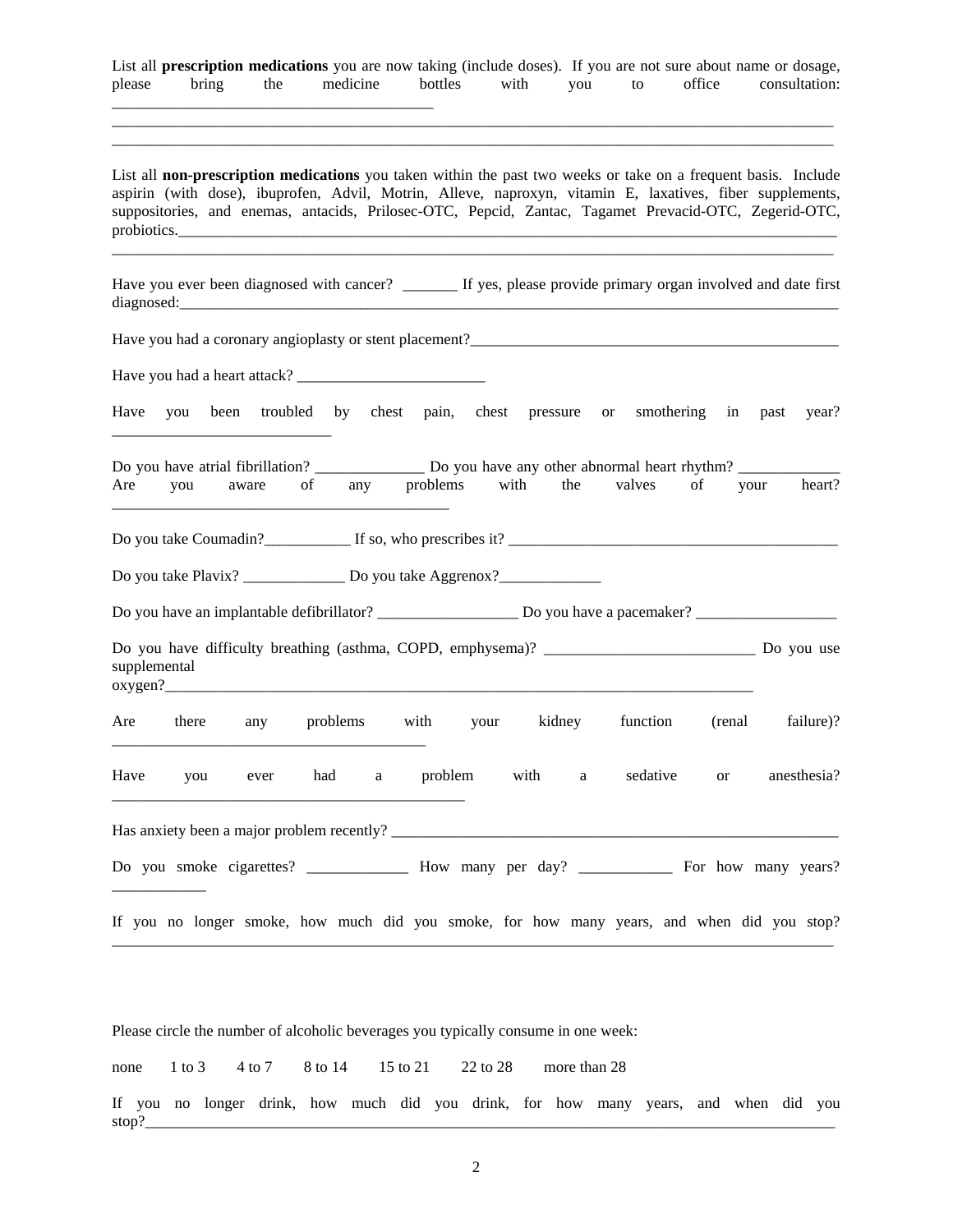| Has either a parent, brother, sister, child or grandparent had cancer of colon or rectum?<br>If yes, what                                                                                                                      |  |  |  |                   |        |            |
|--------------------------------------------------------------------------------------------------------------------------------------------------------------------------------------------------------------------------------|--|--|--|-------------------|--------|------------|
| relationship and at what age was                                                                                                                                                                                               |  |  |  | that              | person | diagnosed? |
|                                                                                                                                                                                                                                |  |  |  |                   |        |            |
| Has either a parent, sibling or child had any of the problems listed below (indicate relationship)?                                                                                                                            |  |  |  |                   |        |            |
| Breast cancer                                                                                                                                                                                                                  |  |  |  | Pancreatic cancer |        |            |
| Cirrhosis of liver                                                                                                                                                                                                             |  |  |  |                   |        |            |
|                                                                                                                                                                                                                                |  |  |  |                   |        |            |
|                                                                                                                                                                                                                                |  |  |  |                   |        |            |
| Ovarian cancer contract to the contract of the contract of the contract of the contract of the contract of the contract of the contract of the contract of the contract of the contract of the contract of the contract of the |  |  |  |                   |        |            |
|                                                                                                                                                                                                                                |  |  |  |                   |        |            |
| $H$ epatitis C                                                                                                                                                                                                                 |  |  |  |                   |        |            |

Please check any of the listed gastrointestinal problems that you have had. **Circle** those that are **active** at this time:

| Anal Fissure (tear)                      | Irritable Bowel Syndrome            |
|------------------------------------------|-------------------------------------|
| Anal itching or burning                  | Diverticulosis                      |
| Anal pain____                            | Diverticulitis                      |
| Bleeding Hemorrhoids_____                | Diverticular hemorrhage             |
| Protruding Hemorrhoids_____              | Crohn's Disease                     |
| Rectal Bleeding                          | <b>Ulcerative Colitis/Proctitis</b> |
|                                          |                                     |
| Frequent abdominal pain_____             |                                     |
| Adhesions______                          | Cirrhosis                           |
| Unintentional weight loss____            | Hemachromatosis______               |
| Bloating______                           | Hepatitis B_____                    |
| Bowel Obstruction_____                   | Hepatitis C_____                    |
| Constipation                             | Fatty Liver____                     |
| Diarrhea lasting more than 1 week        | Jaundice_____                       |
| Diarrhea at least once per week          | Pancreatitis_____                   |
| Fecal Incontinence (accidental BMs)_____ | Other liver disorder (specify)_     |
| Seepage of stool_____                    |                                     |
| Filling up easily_______                 | Acid reflux                         |
| Frequent nausea                          | Difficulty swallowing_____          |
| Frequent or recent vomiting              | Esophageal stricture                |
| Giardia or other parasites______         | Esophagitis______                   |
| Lactose intolerance_____                 | Food hanging up in chest_____       |
| Oil in stool_____                        | Heartburn_____                      |
|                                          | Hiatal hernia                       |
|                                          | Regurgitation_____                  |
|                                          | Schatzki's Ring                     |
|                                          | Abdominal Hernia ____               |
|                                          |                                     |
| My typical bowel pattern is:             |                                     |
|                                          |                                     |
| (b) 1 every other day_______             | Duodenal ulcer_____                 |
|                                          | Gastric ulcer_____                  |
| $(d)$ 1 per week                         | Peptic ulcer____                    |
| (e) 1 every 2 weeks                      | Gallstones_____                     |

(f) 3 or more per day (give number)\_\_\_\_\_ Gallbladder surgery\_\_\_\_\_